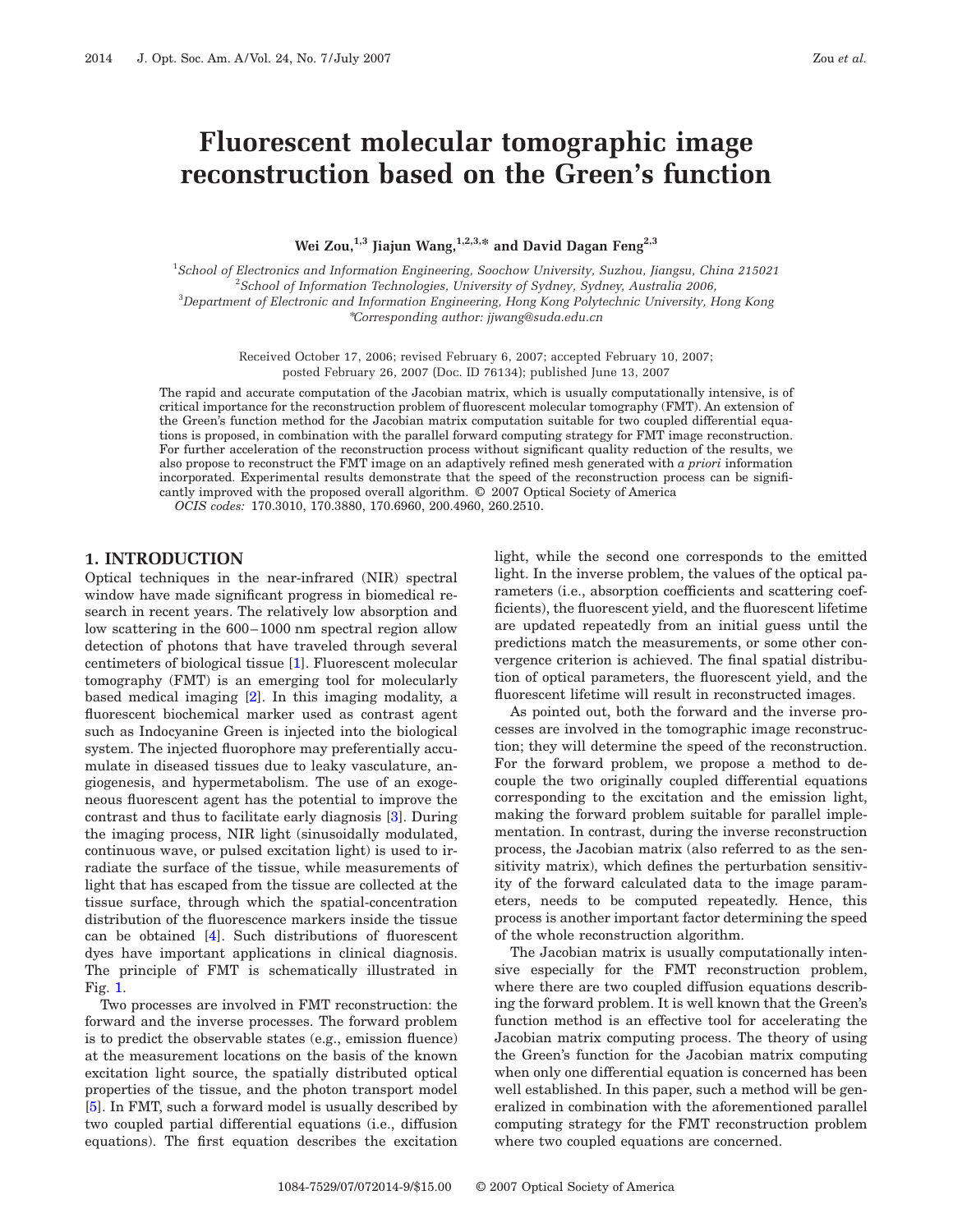<span id="page-1-0"></span>

Fig. 1. Schematic illustration of the principle of FMT.

For further acceleration of the reconstruction process without significant reduction in reconstruction quality, we also propose to reconstruct the image on an adaptively refined mesh generated with *a priori* information incorporated. Experimental results demonstrate that both the speed of the reconstruction computation and the precision of the inverse solutions can be significantly improved with the proposed algorithm. The main contribution of this paper is the combination of the proposed parallel forward computation strategy and the extension of the Green's function method originally developed for the Jacobian matrix computation from only a single differential equation to the case of two coupled equations, which can significantly speed up the reconstruction process.

# **2. FORWARD PROBLEM AND PARALLEL IMPLEMENTATION**

#### **A. Forward Problem**

The forward model of FMT is used to predict the measurements given the locations and the optical and fluorescent properties of the random medium [\[5\]](#page-8-4). Light propagation is rigorously described by the Maxwell's equations that describe the relation between the electric and the magnetic waves in space and time. The radiative transfer equation (RTE) is an approximation to Maxwell's equations and has been used successfully to model light transportation in diffusive media [\[6\]](#page-8-5). The diffusion equation, which is the  $P_1$  approximation to RTE, is usually employed for describing light propagation in media with either low absorption or high scattering coefficients because the RTE is extremely computationally expensive. In FMT, two coupled second-order, elliptic, partial differential equations are used to describe, respectively, the propagation of the excitation and the fluorescent light in tissues [\[5\]](#page-8-4). In the frequency domain, they can be written as follows:

$$
(-\nabla \cdot D_x \nabla + k_x)\Phi_x = S_x, \qquad (1)
$$

$$
(-\nabla \cdot D_m \nabla + k_m)\Phi_m = \beta \Phi_x.
$$
 (2)

<span id="page-1-2"></span><span id="page-1-1"></span>The first equation describes the propagation of the excitation light, and the second one models the generation and propagation of fluorescent emitted light. In Eqs. [\(1\)](#page-1-1) and [\(2\),](#page-1-2)  $\nabla$  is the gradient operator,  $S_x(W/cm^3)$  is the intensity of the excitation light source, and  $\Phi_{x,m}$  is the photon fluence at the excitation (with the subscript of *x*) or the emission wavelength (with the subscript of *m*). The diffusion coefficients  $D_{x,m}$ , decay coefficients  $k_{x,m}$ , and emission source coefficients  $\beta$  are defined, respectively, as

$$
D_x = \frac{1}{3(\mu_{axi} + \mu_{axf} + \mu'_{sx})},
$$
  
\n
$$
D_m = \frac{1}{3(\mu_{ami} + \mu_{amf} + \mu'_{sm})},
$$
  
\n
$$
k_x = \frac{i\omega}{c} + \mu_{axi} + \mu_{axf},
$$
  
\n
$$
i\omega
$$

$$
k_m = \frac{1}{c} + \mu_{ami} + \mu_{amf},\tag{4}
$$

$$
\beta = \frac{\eta \mu_{\alpha x f}}{1 - i \omega \tau},\tag{5}
$$

<span id="page-1-6"></span>where  $\mu_{axi}$ (cm<sup>-1</sup>) and  $\mu_{ami}$ (cm<sup>-1</sup>) are the absorption coefficients due to nonfluorescing chromophores,  $\mu_{axf}$ (cm<sup>-1</sup>) and  $\mu_{amf}$ (cm<sup>-1</sup>) are the absorption coefficients due to the fluorophores,  $\mu'_{sx}$  cm<sup>-1</sup>) and  $\mu'_{sm}$  cm<sup>-1</sup>) are the isotropic scattering coefficients,  $\eta$  is the fluorescence quantum efficiency,  $\tau(s)$  is the fluorescence lifetime,  $i=(-1)^{1/2}$ , and  $c$ (cm/s) is the speed of light in the medium  $[5]$ . As mentioned before, the subscripts *x* and *m* are used to denote the corresponding quantities at the excitation and emission wavelengths, respectively.

<span id="page-1-4"></span>To obtain solutions to Eqs.  $(1)$  and  $(2)$ , the Robin-type boundary conditions are employed to describe the transport behavior of light on the boundary of the tissue:

$$
\mathbf{n} \cdot [D_x \nabla \Phi_x(r)] + b_x \Phi_x(r) = 0 \quad \text{for all } r \in \partial \Omega, \quad (6)
$$

<span id="page-1-5"></span>
$$
\mathbf{n} \cdot [D_m \nabla \Phi_m(r)] + b_m \Phi_m(r) = 0 \quad \text{for all } r \in \partial \Omega, \tag{7}
$$

where **n** is a vector normal to the boundary  $\partial\Omega$ , and  $b_x$ and  $b_m$  are the Robin boundary coefficients, which are governed by the reflection coefficients  $(R_x, R_m)$  [\[5\]](#page-8-4) and have a value of 1/2 under the condition of no reflections at the boundary.

#### **B. Parallel Computation of the Forward Problem**

The rapid and accurate computational implementation of the forward model is of critical importance for optical tomographic image reconstruction, as the forward Eqs.  $(1)$ and [\(2\)](#page-1-2) must be solved repeatedly during the process of reconstruction following the model-based iterative image reconstruction scheme [\[7\]](#page-8-6).

Traditionally, the forward problem of Eqs.  $(1)$  and  $(2)$  is solved in a sequential manner, i.e., Eq. [\(1\)](#page-1-1) is first solved, and its solution is then substituted into Eq. [\(2\),](#page-1-2) which yields the photon fluence at the emission wavelength. This sequence will prevent a fast implementation of the forward problem, and hence slow down the tomographic image reconstruction. To tackle this problem, a parallel algorithm is proposed in this paper.

To decouple Eqs. [\(1\)](#page-1-1) and [\(2\),](#page-1-2) the term  $\Phi_x$  in the right-hand side of Eq. [\(2\)](#page-1-2) should be eliminated. For such a purpose, a new quantity  $\Phi$  is introduced that satisfies

$$
(-\nabla \cdot D_m \nabla + k_m)\Phi = 1.
$$
 (8)

<span id="page-1-3"></span>Multiplying by  $\beta \Phi_x$  on both sides of Eq. [\(8\),](#page-1-3) we can obtain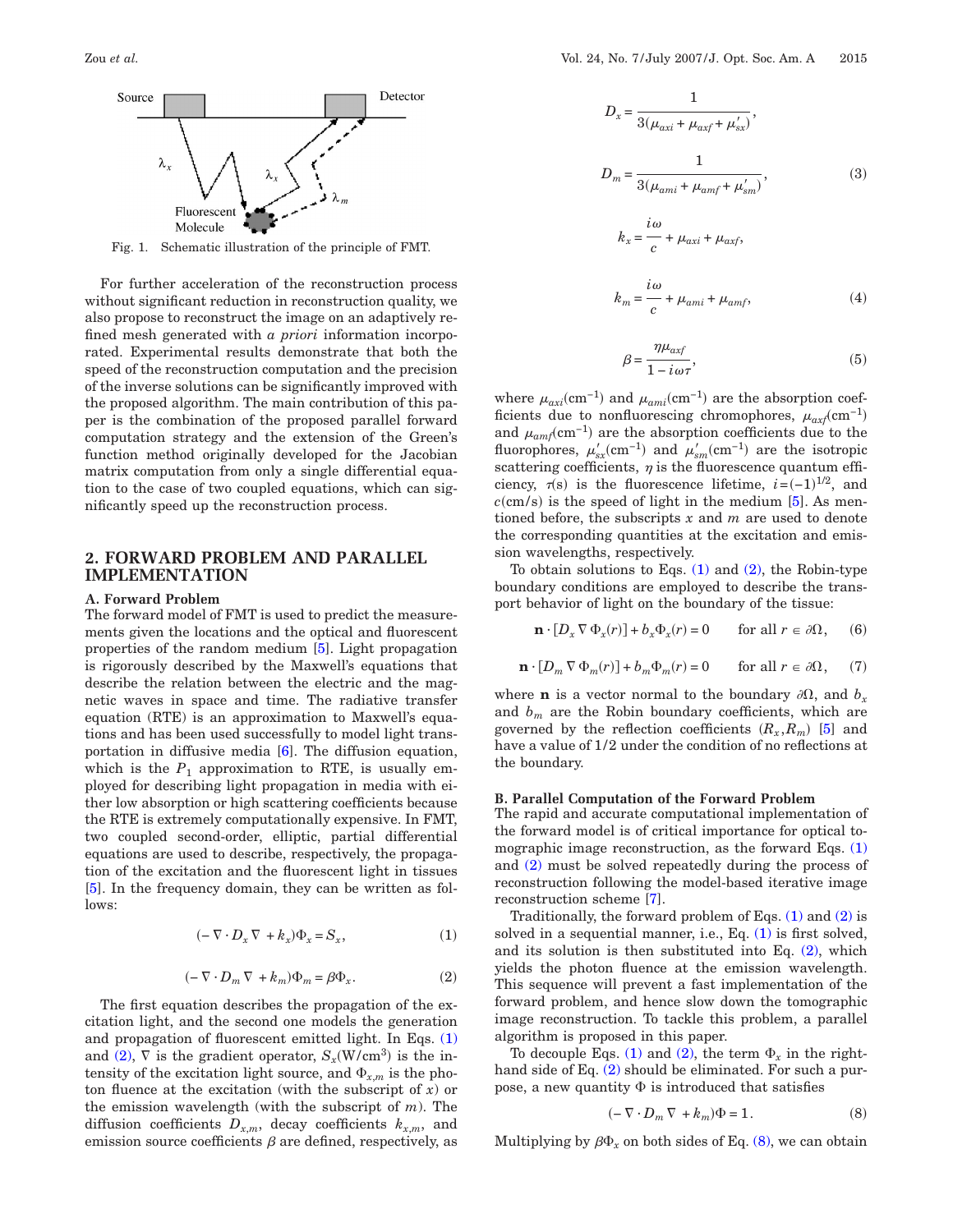$$
(-\nabla \cdot D_m \nabla + k_m)\Phi \cdot \beta \Phi_x = \beta \Phi_x.
$$
 (9)

<span id="page-2-1"></span><span id="page-2-0"></span>Comparing Eqs. [\(2\)](#page-1-2) and [\(9\),](#page-2-0) it can be seen that  $\Phi_m$  is a function of  $\Phi$  and  $\Phi_x$ , and hence we have

$$
\Phi_m = f(\Phi, \Phi_x). \tag{10}
$$

This implies that, if the function in Eq.  $(10)$  is known, the photon fluence  $\Phi_x$  and  $\Phi_m$  for the excitation and the emission light, respectively, can be obtained in parallel manner from Eqs. [\(1\)](#page-1-1) and [\(8\)](#page-1-3) with multiprocessors because Eqs. [\(1\)](#page-1-1) and [\(8\)](#page-1-3) are independent. Thus the whole parallel forward problem of FMT can be described by Eqs. [\(1\)](#page-1-1) and [\(8\)](#page-1-3) together and the photon fluence at the emission wavelength can be easily obtained by substituting the solutions to Eqs.  $(1)$  and  $(8)$  into Eq.  $(10)$ . As will be seen in the following discussion, Eq. [\(10\)](#page-2-1) can be easily solved in matrix notation when using the finite element method (FEM) for numerical implementation of the forward problem.

In the FEM, the domain is divided into *P* elements joined at *N* vertex nodes. The solution  $\Phi_{x,m}$  is approximated by the piecewise function  $\Phi_{x,m} = \sum_{i}^{N} \Phi_{xi,mi} \varphi_i$ , where  $\varphi_i(i=1...N)$  are basis functions [\[8\]](#page-8-7). Assuming  $V_0^h$  $=$ span $\{\varphi_j\}_{j=1}^N$  [\[9\]](#page-8-8),  $\forall \nu_h \in V_0^h$ , we have

$$
v_h = \sum_{k=1}^{N} c_k \varphi_k.
$$
 (11)

Now let  $u_h = \sum_{j=1}^{N} \Phi_j \varphi_j$ . To obtain the weak solutions of Eqs. [\(1\)](#page-1-1) and [\(2\)](#page-1-2) under the boundary conditions of Eqs. [\(6\)](#page-1-4) and [\(7\),](#page-1-5) Eqs. [\(1\)](#page-1-1) and [\(2\)](#page-1-2) are written in the form

$$
a_{\Omega_h}(u_h, v_h)_{x,m} = (f_{x,m}, v_h)_{\Omega_h},\tag{12}
$$

<span id="page-2-2"></span>where

$$
a_{\Omega_h}(u_h, v_h)_{x,m} = \int \int_{\Omega_h} [D_{x,m}(\nabla u_h \cdot \nabla v_h) + k_{x,m} u_h v_h] d\Omega
$$

$$
+ \int_{\Gamma_h} b_{x,m} u_h v_h ds,
$$
(13)

$$
(f_{x,m}, v_h)_{\Omega_h} = \int \int_{\Omega_h} f_{x,m} v_h \, d\Omega, \tag{14}
$$

$$
f_x = S_x, \qquad f_m = \beta \Phi_x; \tag{15}
$$

<span id="page-2-8"></span>with  $\Omega_h$  and  $\Gamma_h$  being, respectively, the bounded domain and its boundary. Equation  $(12)$  can be further rewritten in a more compact matrix form as

$$
\mathbf{A}_{x,m}\mathbf{\Phi}_{x,m} = \mathbf{S}_{x,m},\tag{16}
$$

<span id="page-2-9"></span><span id="page-2-4"></span>where

$$
\mathbf{S}_{x,m} = \begin{bmatrix} (f_{x,m}, \varphi_1)_{\Omega_h} \\ \vdots \\ (f_{x,m}, \varphi_N)_{\Omega_h} \end{bmatrix}, \tag{17}
$$

<span id="page-2-11"></span>
$$
\mathbf{A}_{x,m} = \begin{bmatrix} a_{\Omega_h}(\varphi_1, \varphi_1)_{x,m} & \cdots & a_{\Omega_h}(\varphi_N, \varphi_1)_{x,m} \\ \vdots & & \vdots \\ a_{\Omega_h}(\varphi_1, \varphi_N)_{x,m} & \cdots & a_{\Omega_h}(\varphi_N, \varphi_N)_{x,m} \end{bmatrix} . \tag{18}
$$

The elements of the finite element matrix  $\mathbf{A}_{x,m}$  can be obtained from the formula

<span id="page-2-3"></span>
$$
a_{\Omega_h}(\varphi_i, \varphi_j)_{x,m} = \int \int_{\Omega_h} D_{x,m} \nabla \varphi_i \cdot \nabla \varphi_j d\Omega + \int \int_{\Omega_h} k_{x,m} \varphi_i \varphi_j d\Omega
$$

$$
+ \int_{\Gamma_h} b_{x,m} \varphi_i \varphi_j ds. \tag{19}
$$

<span id="page-2-5"></span>Because there are three terms in the right-hand side of Eq.  $(19)$ , Eq.  $(16)$  can be rewritten as

$$
(\mathbf{D}_x + \mathbf{K}_x + \mathbf{B}_x)\mathbf{\Phi}_x = \mathbf{S}_x,\tag{20}
$$

$$
(\mathbf{D}_m + \mathbf{K}_m + \mathbf{B}_m)\Phi_m = \mathbf{S}_m,\tag{21}
$$

<span id="page-2-7"></span>where

$$
\mathbf{A}_{x,m} = (\mathbf{D}_{x,m} + \mathbf{K}_{x,m} + \mathbf{B}_{x,m}),
$$
\n(22)

$$
D_{ij} = \int \int_{\Omega_h} D_{x,m} \nabla \varphi_i \cdot \nabla \varphi_j \, d\Omega, \tag{23}
$$

$$
K_{ij} = \int \int_{\Omega_h} k_{x,m} \varphi_i \varphi_j d\Omega, \qquad (24)
$$

$$
B_{ij} = \int_{\Gamma_h} b_{x,m} \varphi_i \varphi_j \mathrm{d}s \,. \tag{25}
$$

It can be proved (in Appendix A) that matrix  $A_{x,m}$  is symmetric and positive definite. Therefore, there exists an inverse matrix **H** for  $A_m$ ; that is, there exists a matrix **H** satisfying the following equation [\[10\]](#page-8-9),

$$
\mathbf{A}_m \mathbf{H} = \mathbf{I},\tag{26}
$$

<span id="page-2-6"></span>with **I** being an identity matrix.

Combining Eqs.  $(20)$  and  $(26)$  leads to a system of equations in discretized domain for the forward problem of FMT. Owing to their independence, these two equations can be implemented in a parallel manner with multiprocessors.

<span id="page-2-10"></span>It can be easily seen from Eqs.  $(21)$  and  $(26)$  that the photon fluence  $\Phi_m$  at the emission wavelength can be recovered by simple matrix multiplication, i.e.,

$$
\mathbf{\Phi}_m = \mathbf{H} \cdot \mathbf{S}_m. \tag{27}
$$

## **3. RECONSTRUCTION**

#### **A. Image Reconstruction**

The inverse problem of FMT is to predict the spatial distribution of the optical parameters and the fluorescent properties of the medium from measurements [\[11\]](#page-8-10). We implement the iterative image reconstruction based on the parallel model. The Newton–Raphson technique combined with a Marquardt algorithm is employed to recon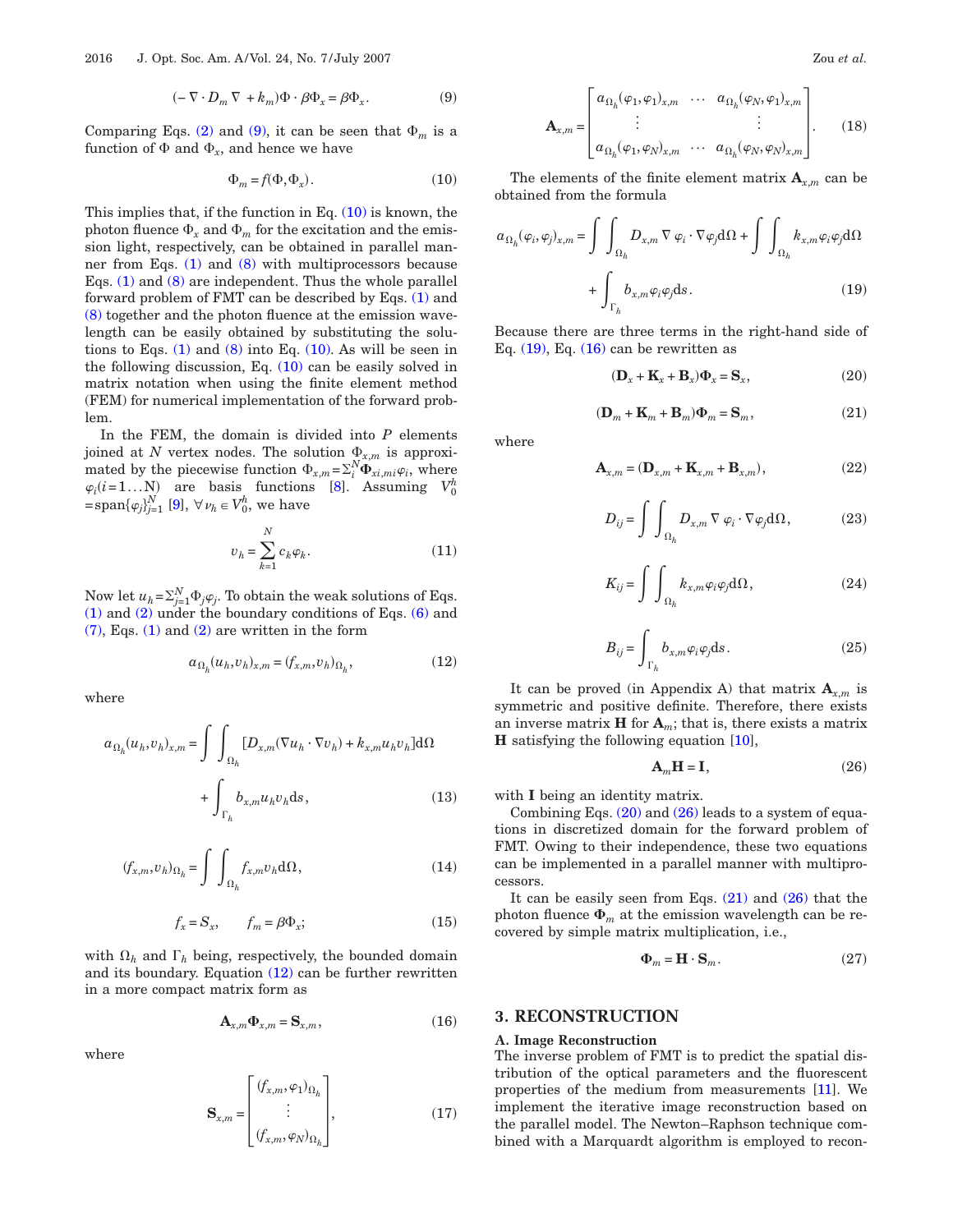<span id="page-3-0"></span>struct the fluorescent properties within the medium. The linearized inverse problem can be expressed as

$$
\Delta \mathbf{x} = \mathbf{J}^T (\mathbf{J} \mathbf{J}^T + \lambda \mathbf{I})^{-1} \Delta \mathbf{y},
$$
 (28)

where  $\Delta$ **x** is the perturbation in optical properties,  $\Delta$ **y** is residual data between the measurements and the predicted data, **J** is the Jacobian matrix, **I** is the identity matrix, and  $\lambda$  is a regularization parameter which can be derived from the Marquardt algorithm [\[6\]](#page-8-5).

During the iterative process of Eq. [\(28\)](#page-3-0) for FMT, the residual data of  $\Delta y$  are updated in each iteration with the recent distribution of  $\Delta x$  and, as a result, the photon fluence  $\Phi_x$  and  $\Phi_m$  at the excitation and emission wavelengths must be calculated repeatedly. According to Eqs. [\(15\)](#page-2-8) and [\(17\),](#page-2-9)  $\mathbf{S}_m$  is a function of  $\Phi_x$ , and hence a straightforward strategy is first to solve Eq.  $(20)$  for  $\Phi_x$ , which is then substituted into Eq.  $(21)$  to obtain  $\Phi_m$ . Compared with the traditional method in which  $\Phi_x$  and  $\Phi_m$  are obtained in a sequential manner by solving the two coupled matrix Eqs.  $(20)$  and  $(21)$  during each iteration, our parallel forward implementation scheme can compute the vector  $\Phi_x$  and the matrix **H** in a parallel manner with multiprocessors from Eqs.  $(20)$  and  $(26)$  because of their independence. As a result,  $\Phi_m$  can be obtained from Eq.  $(27)$  with  $\mathbf{S}_m$  being obtained from Eqs.  $(15)$  and  $(17)$ . Because  $\Phi_x$  and the matrix **H** can be obtained simultaneously in a parallel manner and also because all operations involved in the latter process for obtaining the quantity of  $\Phi_m$  are only simple matrix multiplications, this strategy can significantly speed up the reconstruction process. Particularly in the case when only the absorption coefficient  $\mu_{\alpha x f}$  due to the fluorophore is to be reconstructed, the matrix  $H$  in Eq.  $(26)$  needs to be calculated only once during the whole reconstruction process, and the fluence  $\Phi_m$  at the emission wavelength can be obtained very fast through simple matrix multiplications.

#### **B. Jacobian Matrix Computation with the Green's Function**

Another quantity that needs to be repeatedly updated during each iteration is the Jacobian matrix **J** in Eq. [\(28\),](#page-3-0) which is also a key factor determining the implementation speed of the reconstruction algorithm. In fact, the Jacobian matrix is a measure of the rate of change in measurement with respect to the optical parameters. Conventionally, the direct derivation method and the perturbation method are two straightforward methods to obtain the Jacobian matrix, both of which are computing intensive. Therefore, it is of critical importance to develop an effective Jacobian matrix calculation method for a fast implementation of the FMT reconstruction.

The Green's function, which is also referred to as the point source function representing the field generated by a point source, plays an important role in solving both mathematical and physical problems described by partial differential equations. The theory of using the Green's function in the derivation of the Jacobian matrix from a single differential equation has been well established [\[12\]](#page-8-11). However, a direct employment of the aforementioned Green's function method is not valid for our case because there are two coupled forward differential equations in the FMT problem.

To solve such a problem, we propose a Green's function method based on our parallel computation algorithm as discussed in Section 2 to derive the elements of the Jacobian matrix. We will discuss in detail the derivation of the Jacobian matrix elements with respect to  $\mu_{\alpha x f}$  as an example; other elements can be obtained in a similar manner.

In the framework of the FEM, we consider the following perturbations:

$$
\mathbf{K}_x \longrightarrow \mathbf{K}_x + \Delta \mathbf{K}_x, \qquad \mathbf{D}_x \longrightarrow \mathbf{D}_x + \Delta \mathbf{D}_x, \qquad \Phi_x \longrightarrow \Phi_x + \Delta \Phi_x.
$$

Substituting the perturbed quantities into Eq. [\(20\)](#page-2-5) and keeping only up to the first-order terms, we can obtain

$$
\mathbf{A}_{x} \Delta \mathbf{\Phi}_{x} = -(\Delta \mathbf{D}_{x} + \Delta \mathbf{K}_{x}) \mathbf{\Phi}_{x}.
$$
 (29)

<span id="page-3-1"></span>Using the Green's function as well as the corresponding reciprocity principle [\[13\]](#page-8-12), we can get

$$
(\Delta \Phi_x)_n = (\mathbf{G}_n^*)^T (\Delta \mathbf{D}_x + \Delta \mathbf{K}_x) \Phi_x, \tag{30}
$$

where  $\mathbf{G}_{n}^{*}$  can be obtained from the adjoint problem [\[14\]](#page-8-13)

$$
\mathbf{A}_x^* \mathbf{G}_n^* = -\mathbf{Q}_n^*,\tag{31}
$$

with  $\mathbf{Q}_n^*$  and  $\mathbf{A}_x^*$  being, respectively, the adjoint source located at the original detector position and the conjugate matrix of  $A_{x}$ .

As we are now interested only in  $\mu_{\alpha x f}$ , only the perturbation corresponding to  $\mu_{\alpha x f}$  should be considered with other parameters being regarded as constants. To solve the problem in the FEM framework, the perturbation of  $\mu_{\textit{axf}}$  at a node *p* (*p*=1,2,...,*N*) should be expanded in the space of  $V_0^h$ , i.e.,  $\Delta \mu_{axf} = \sum_{n=0}^{N} (\Delta \mu_{axf})_n \varphi_n$ , with one vertex node *p* having a perturbation of  $(\Delta \mu_{axf})_p$  and the others having a value of 0.

Dividing by  $(\Delta \mu_{axf})_p$  on both sides of Eq. [\(30\)](#page-3-1) and considering the our interest as stated in the first sentence of the last paragraph, the expression for the Jacobian matrix elements corresponding to  $\Phi_x$  and  $\mu_{\alpha x f}$  can be expressed as

$$
J_{\mu_{\alpha x \beta} \Phi_s, n, p} = \frac{(\Delta \Phi_x)_n}{(\Delta \mu_{\alpha x \beta})_p} = (\mathbf{G}_n^*)^T \mathbf{V}_{\alpha p} \Phi_x, \tag{32}
$$

<span id="page-3-2"></span>where the elements of  $V_{xp}$  can be obtained from the formula:

$$
(V_{xp})_{ij} = \int \int_{\Omega_k} \varphi_p \varphi_i \varphi_j d\Omega.
$$
 (33)

After the derivation of the Jacobian matrix elements for  $\Phi_x$  and  $\mu_{\alpha x f}$  as discussed above, the next task for us is to derive the Jacobian matrix elements for  $\Phi_m$  and  $\mu_{\alpha x f}$ . However, owing to the coupling of the two forward Eqs. [\(20\)](#page-2-5) and [\(21\),](#page-2-7)  $\Phi_m$  cannot be obtained from Eq. [\(21\)](#page-2-7) separately. As a result, the Jacobian matrix elements corresponding to  $\Phi_m$  and  $\mu_{\alpha x f}$  cannot be derived from Eq. [\(21\)](#page-2-7) in the same manner as those corresponding to  $\Phi_x$  and  $\mu_{\alpha x}$ with the Green's function method. To tackle this problem, we propose to use the uncoupled Eqs.  $(20)$  and  $(26)$  in combination with Eq. [\(27\)](#page-2-10) instead. Considering only a perturbation on  $\mu_{\alpha x f}$  and leaving all other optical parameters unchanged, such a perturbation will have no effect on Eq. [\(26\)](#page-2-6) and hence results in a constant matrix **H**.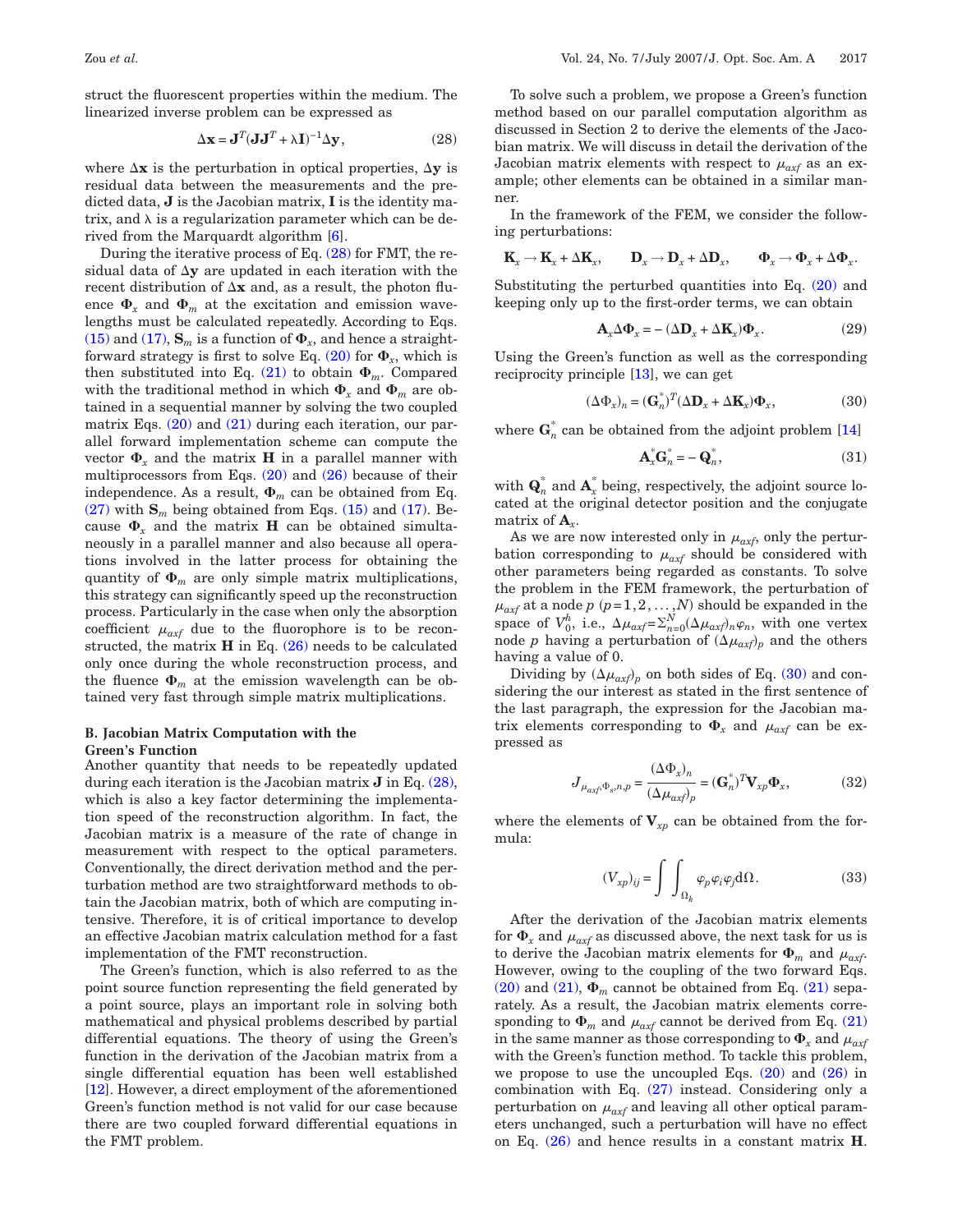Then we can shift our attention to Eq.  $(27)$ , and perturbations of  $\Phi_m$  and  $\mathbf{S}_m$  are performed as follows:

$$
\Phi_m \to \Phi_m + \Delta \Phi_m, \qquad \mathbf{S}_m \to \mathbf{S}_m + \Delta \mathbf{S}_m.
$$

Substituting them into Eq.  $(27)$  and neglecting the second-order terms resulting from  $\Delta \mu_{\alpha x f}$  and  $\Delta \Phi_x$  in  $\Delta \mathbf{S}_m$ , we have, according to Eqs.  $(2)$  and  $(5)$ ,

$$
\Delta \Phi_m = \mathbf{H} \Delta \mathbf{Q}_m, \tag{34}
$$

<span id="page-4-1"></span><span id="page-4-0"></span>where the elements of  $\Delta \mathbf{Q}_m$  can be obtained from the following formula:

$$
(\Delta Q_m)_i = \int \int_{\Omega_h} \frac{\eta}{1 - i\omega \tau} \Delta \mu_{axf} \Phi_x \varphi_i d\Omega
$$
  
+ 
$$
\int \int_{\Omega_h} \frac{\eta}{1 - i\omega \tau} \mu_{axf} \Delta \Phi_x \varphi_i d\Omega
$$
  
= 
$$
(\Delta \mu_{axf})_p \int \int_{\Omega_h} \frac{\eta}{1 - i\omega \tau} \varphi_p \Phi_x \varphi_i d\Omega
$$
  
+ 
$$
\int \int_{\Omega_h} \frac{\eta}{1 - i\omega \tau} \mu_{axf} \Delta \Phi_x \varphi_i d\Omega.
$$
 (35)

<span id="page-4-2"></span>Dividing both sides of Eq.  $(34)$ , by  $(\Delta \mu_{axf})_p$ , the expression for the Jacobian matrix elements corresponding to  $\Phi_m$  and  $\mu_{\alpha x f}$  can be obtained as

$$
\mathbf{J}_{\mu_{axf},\Phi_{m},p} = \frac{\Delta \Phi_m}{(\Delta \mu_{axf})_p} = \mathbf{H} \frac{\Delta \mathbf{Q}_m}{(\Delta \mu_{axf})_p}.
$$
 (36)

Using Eq. [\(35\),](#page-4-1) the elements of  $\Delta \mathbf{Q}_m / (\Delta \mu_{axf})_p$  can be expressed as

$$
\left[\frac{\Delta \mathbf{Q}_m}{(\Delta \mu_{axf})_p}\right]_i = \frac{(\Delta Q_m)_i}{(\Delta \mu_{axf})_p} = \int \int_{\Omega_h} \frac{\eta}{1 - i\omega \tau} \varphi_p \Phi_x \varphi_i d\Omega
$$

$$
+ \int \int_{\Omega_h} \frac{\eta}{1 - i\omega \tau} \mu_{axf} \frac{\Delta \Phi_x}{(\Delta \mu_{axf})_p} \varphi_i d\Omega
$$

$$
= \int \int_{\Omega_h} \frac{\eta}{1 - i\omega \tau} \varphi_p \Phi_x \varphi_i d\Omega
$$

$$
+ \int \int_{\Omega_h} \frac{\eta}{1 - i\omega \tau} \mu_{axf} \sum_{n=0}^N \frac{(\Delta \Phi_x)_n}{(\Delta \mu_{axf})_p} \varphi_n \varphi_i d\Omega.
$$
(37)

Equations [\(32\)](#page-3-2) and [\(36\)](#page-4-2) constitute the two closed forms for the derivation of the Jacobian matrix elements with respect to  $\mu_{\alpha x}$ . From the above discussions, it can be seen that the Jacobian matrix elements corresponding to  $\Phi_x$ and  $\mu_{\alpha x f}$  can be calculated with the Green's function, which can then be used to calculate the Jacobian matrix elements corresponding to  $\Phi_m$  and  $\mu_{\alpha x f}$  based on the uncoupled equations resulting from the proposed parallel computation strategy. Therefore, the computational cost can be reduced in terms of the Green's function applied to the uncoupled equations.

Suppose the number of sources, measurements, and vertex nodes are *S*, *M*, and *N*, respectively. Then the direct calculation of the Jacobian matrix elements corre-

sponding to  $\Phi_x$  and  $\mu_{axf}$  requires  $S \times (N+1)$  FEM forward calculations, while our proposed method based on the Green's function needs only *S*+*M* forward calculations. Similarly, the direct calculation of Jacobian matrix elements corresponding to  $\Phi_m$  and  $\mu_{\alpha x f}$  requires  $S \times (N+1)$ FEM calculations while our proposed method based on the Green's function requires *S*+*N* forward calculations. Therefore, when there is more than one source involved in the imaging process, our method can reduce the computation requirements and improve the reconstruction speed significantly.

### **C. Reconstruction Based on the Adaptively Refined Mesh**

The accuracy of FEM solutions to the partial differential equations and the accuracy of the reconstructed results depend on the mesh size [\[15\]](#page-8-14). However, global extremely fine meshes can not only increase the complexity of the reconstruction algorithm, but also enhance the illposedness of the reconstruction problem because of the limited number of the measurements. To further reduce the computation requirements without significantly reducing the image resolution, we propose to reconstruct the image based on an adaptively refined mesh. During the mesh generation process, some *a priori* information derived from the structural imaging modalities can be incorporated. In our mesh generation algorithm, the reconstructed domain is first uniformly discretized according to the Delaunay triangulation scheme, after which the uniform mesh is then adaptively refined with the *a priori* information. It is obvious that in order to obtain an image with high quality, the areas with fine details should be reconstructed with high resolution, whereas other areas composed mainly of the low-frequency component with little variation can be reconstructed with low resolution to reduce the computational requirements and also to improve the ill-posedness [\[15\]](#page-8-14).

In structural imaging, areas with large variations in pixel values, which are likely to be edges between different tissues or between normal and abnormal tissues, should be reconstructed with high resolution, whereas regions with small variations, which are likely to lie in the interior of the tissues, can be reconstructed with low resolution, which will not affect the quality of the reconstructed image. Following this idea, the variations of the pixel values in the triangle of the mesh in the structural tomography are used to judge whether the resolution is satisfied, i.e.,

$$
D(X) = E\{ [X - E(X)]^2 \},
$$
\n(38)

where *X* is the pixel value in the triangular unit in the *a priori* image, *E* is the expectation operator, and *D* is the variation of pixel values in the triangle. With such a variation, adaptive meshing can be realized, in which triangles in the regions with large variations will be further segmented into finer triangles to achieve high resolution.

## **4. RESULTS AND DISCUSSION**

To validate the algorithms proposed in this paper, they will be employed for the reconstruction of FMT from the simulated data. The simulated forward data are obtained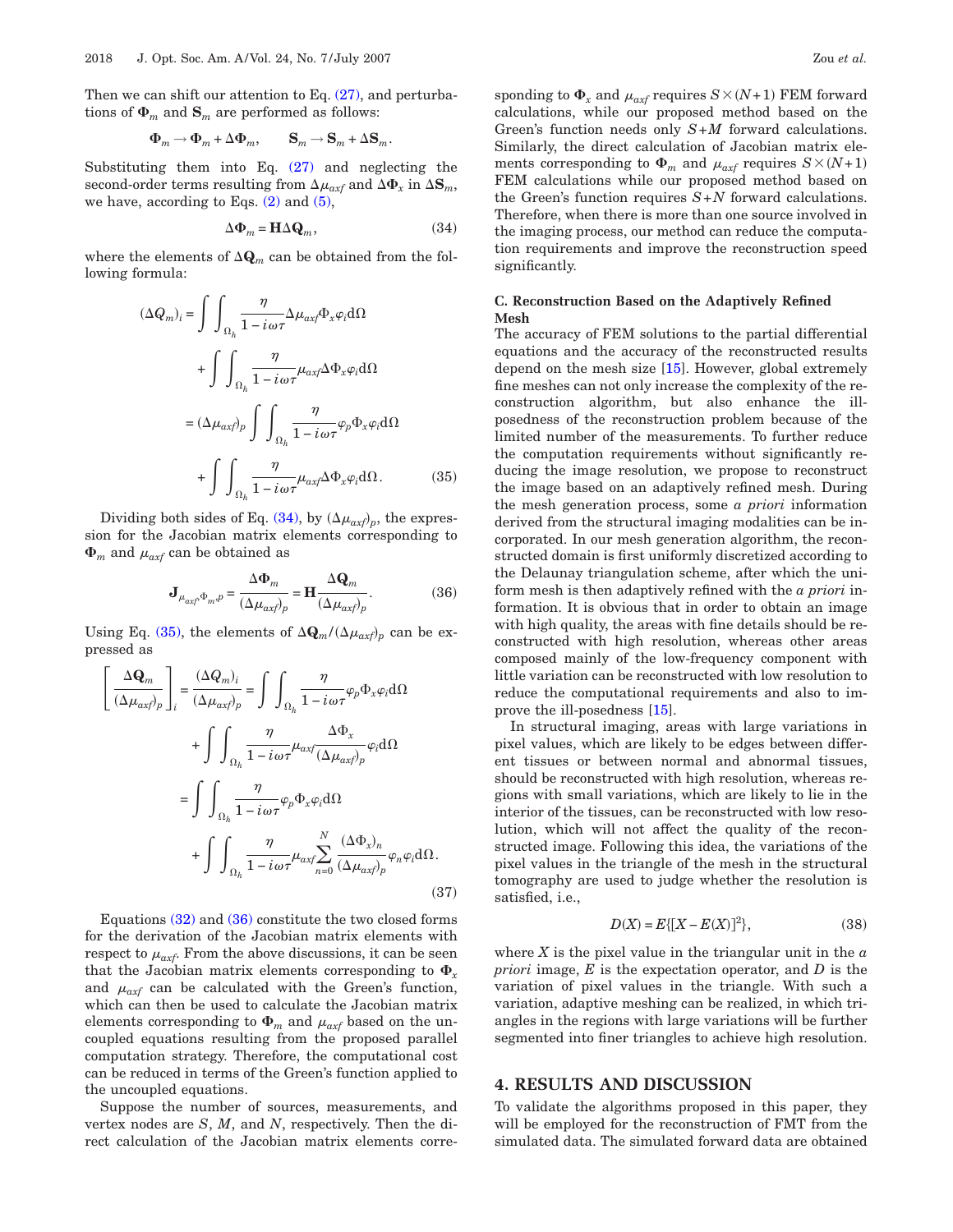from Eqs. [\(1\)](#page-1-1) and [\(2\)](#page-1-2) in which Gaussian noise with a signal-to-noise ratio of 10 dB is added for evaluating the noise robustness of the algorithms. Figure [2](#page-5-0) illustrates the simulated phantom with two anomalies of different shape in it. Four sources and thirty detectors corresponding, respectively, to circles and squares are equally dis-

<span id="page-5-0"></span>

Fig. 2. Model of reconstruction.

<span id="page-5-1"></span>

<span id="page-5-2"></span>Fig. 3. Model of *a priori* image.

tributed around the circumference of the simulated phantom. To achieve better reconstructed results with relatively low computational requirements, the *a priori* image with a resolution of  $100 \times 100$  pixels as shown in Fig. [3](#page-5-1) is used to generate an adaptively refined mesh. The resulting mesh is shown in Fig.  $4(a)$  with 148 vertex nodes. Figures  $4(b)$  and  $4(c)$  show the globally coarse mesh with 91 vertex nodes and the globally fine mesh with 169 vertex nodes, respectively. Table [1](#page-5-3) outlines the optical and fluorescent parameters in different regions of the simulated phantom.

To evaluate the noise robustness of our algorithm quantitatively, the relative error is introduced, defined as

$$
\varepsilon_i = \frac{(x_i - x_{0i})}{x_{0i}} \times 100\,\%, \qquad i = 1, ..., M,
$$
 (39)

where  $\varepsilon_i$  is the relative error with respect to  $x_i$  and  $x_{0i}$ , which are the reconstructed and the simulated true data, respectively, and *M* is the total pixel number of the original image.

The reconstruction of the absorption coefficients  $\mu_{\alpha x f}$ due to the fluorophore is performed for illustration of the superiorities of parallel computation strategy. Figures [5\(a\)](#page-6-0) and [5\(b\)](#page-6-0) illustrate, respectively, the reconstructed images using the parallel computation algorithm and traditional sequential method. To further evaluate the reconstruction quality, Table [2](#page-6-1) summarizes the performance of the reconstructions in terms of the computation time, the averaged absolute value of relative error, and the mean square error (MSE), defined as

$$
MSE = \frac{1}{M} \sum_{i=1}^{M} (x_{0i} - x_i)^2.
$$
 (40)

From Table [2,](#page-6-1) it can be seen that the reconstruction based on the parallel computation algorithm runs much



Fig. 4. (a) Adaptively refined mesh, (b) globally coarse mesh, (c) globally fine mesh.

|  |  |  |  | <b>Table 1. Optical and Fluorescent Properties</b> |  |
|--|--|--|--|----------------------------------------------------|--|
|--|--|--|--|----------------------------------------------------|--|

<span id="page-5-3"></span>

|                   | $\mu_{axi}$ (mm) <sup>-1</sup> | $\mu_{axf}$ (mm) <sup>-1</sup> | $\mu'_{sr}$ (mm) <sup>-1</sup>       | $\eta$ | $\tau$ (ns) |
|-------------------|--------------------------------|--------------------------------|--------------------------------------|--------|-------------|
| Excitation light  |                                |                                |                                      |        |             |
| Background        | 0.02                           | 0.02                           | 2.0                                  | 0.18   | 0.5         |
| Heterogeneity     | 0.02                           | 0.14                           | 2.0                                  | 0.18   | 0.5         |
|                   | $\mu_{ami}~(\textrm{mm})^{-1}$ | $\mu_{amf}$ (mm) <sup>-1</sup> | $\mu_{sm}^\prime~(\mathrm{mm})^{-1}$ | $\eta$ | $\tau$ (ns) |
| Fluorescent light |                                |                                |                                      |        |             |
| Background        | 0.01                           | 0.002                          | $1.0\,$                              | 0.18   | 0.5         |
| Heterogeneity     | 0.01                           | 0.05                           | $1.0\,$                              | 0.18   | 0.5         |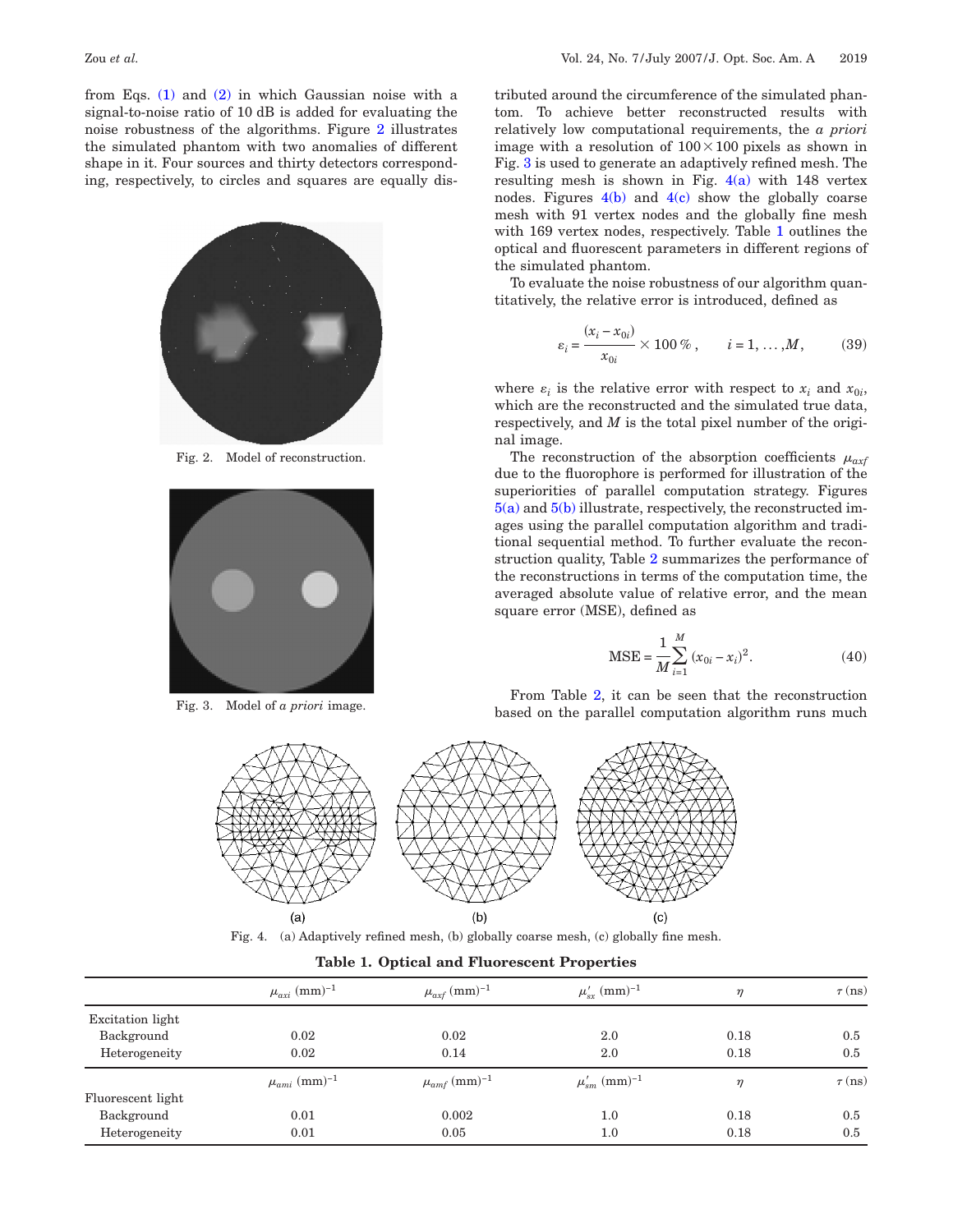<span id="page-6-0"></span>

Fig. 5. Reconstructed spatial map of absorption coefficient due to fluorophore  $\mu_{\text{ext}}$  on the adaptively refined mesh with (a) our parallel algorithm and (b) sequential method.

<span id="page-6-1"></span>**Table 2. Comparison of Performance of Algorithms**

| Performance                                                                               | Sequential<br>Algorithm                                  | Parallel<br>Algorithm                                    |
|-------------------------------------------------------------------------------------------|----------------------------------------------------------|----------------------------------------------------------|
| Computation time (s)<br>Mean square error<br>Averaged absolute value<br>of relative error | 2280<br>$3.266 \times 10^{-4}$<br>$2.890 \times 10^{-2}$ | 1445<br>$3.934 \times 10^{-4}$<br>$3.071 \times 10^{-2}$ |

<span id="page-6-2"></span>

Fig. 6. Reconstructed spatial map of absorption coefficient due to fluorophore  $\mu_{\alpha x f}$  on the adaptively refined mesh with (a) Green's function method and (b) traditional perturbation function method and (b) traditional perturbation method.

<span id="page-6-3"></span>**Table 3. Comparison of Performance of Methods**

| Performance                                  | Perturbation<br>Method | Green's<br>Function    |
|----------------------------------------------|------------------------|------------------------|
| Computation time (s)                         | 1445                   | 1034                   |
| Mean square error                            | $3.934 \times 10^{-4}$ | $3.636 \times 10^{-4}$ |
| Averaged absolute value<br>of relative error | $3.071 \times 10^{-2}$ | $3.011 \times 10^{-2}$ |

faster than the sequential method, while the MSE, as well as the averaged absolute value of the relative error of the reconstructed results based on the former, are a little larger than that based on the latter. This means that our algorithm can significantly speed up the process of reconstruction at the expense of a small reduction in reconstruction accuracy. Therefore, the parallel computation strategy can provide relatively high reconstruction quality with low computational requirements.

Figures  $6(a)$  and  $6(b)$  depict the reconstruction images using the Green's function method and the traditional perturbation method, respectively, both of them based on the parallel strategy. Table [3](#page-6-3) lists the performance of the above two methods for a quantitative comparison in detail. It can be seen that the computational time of the Green's function method is less than that of the traditional perturbation method. In addition, both the MSE and the averaged absolute value of the relative error of the reconstructed results based on the former are a bit smaller than that of the latter, which means that we can further save computation time and improve the quality of reconstruction using the Green's function method. Combining Table [2](#page-6-1) and Table [3,](#page-6-3) we can demonstrate that the Green's function method based on the parallel algorithm can significantly reduce the computational time of reconstruction with relatively high reconstruction accuracy.

To validate the advantages of the proposed reconstruction algorithm based on the adaptively refined mesh over that of the homogeneous reconstruction algorithms, reconstructed results based on the three different meshes as depicted in Figs. [4](#page-5-2) are shown in Fig. [7,](#page-6-4) with (a), (b), and (c) corresponding, respectively, to the reconstruction result based on the adaptively refined mesh, the globally coarse mesh, and the globally fine mesh for the absorption coefficients due to fluorophores. The quantitative comparisons of the performance among the reconstructed results based on different kinds of meshes are listed in Table [4.](#page-7-0) From this table, we can see that both the MSE and the averaged absolute value of the relative error for the reconstructed tomographic image based on the adaptively refined mesh are smaller than that based on the low-resolution mesh but larger than that based on the high-resolution mesh. However, the computational requirements and the reconstruction speed of the algorithm based on the adaptively refined mesh can be significantly improved relative to that based on the uniform highresolution mesh, i.e., we can achieve a significant compu-

<span id="page-6-4"></span>

Fig. 7. Reconstructed spatial map of absorption coefficient due to fluorophore  $\mu_{axf}$  with Green's function method on (a) adaptively refined mesh, (b) globally coarse mesh, (c) globally fine mesh.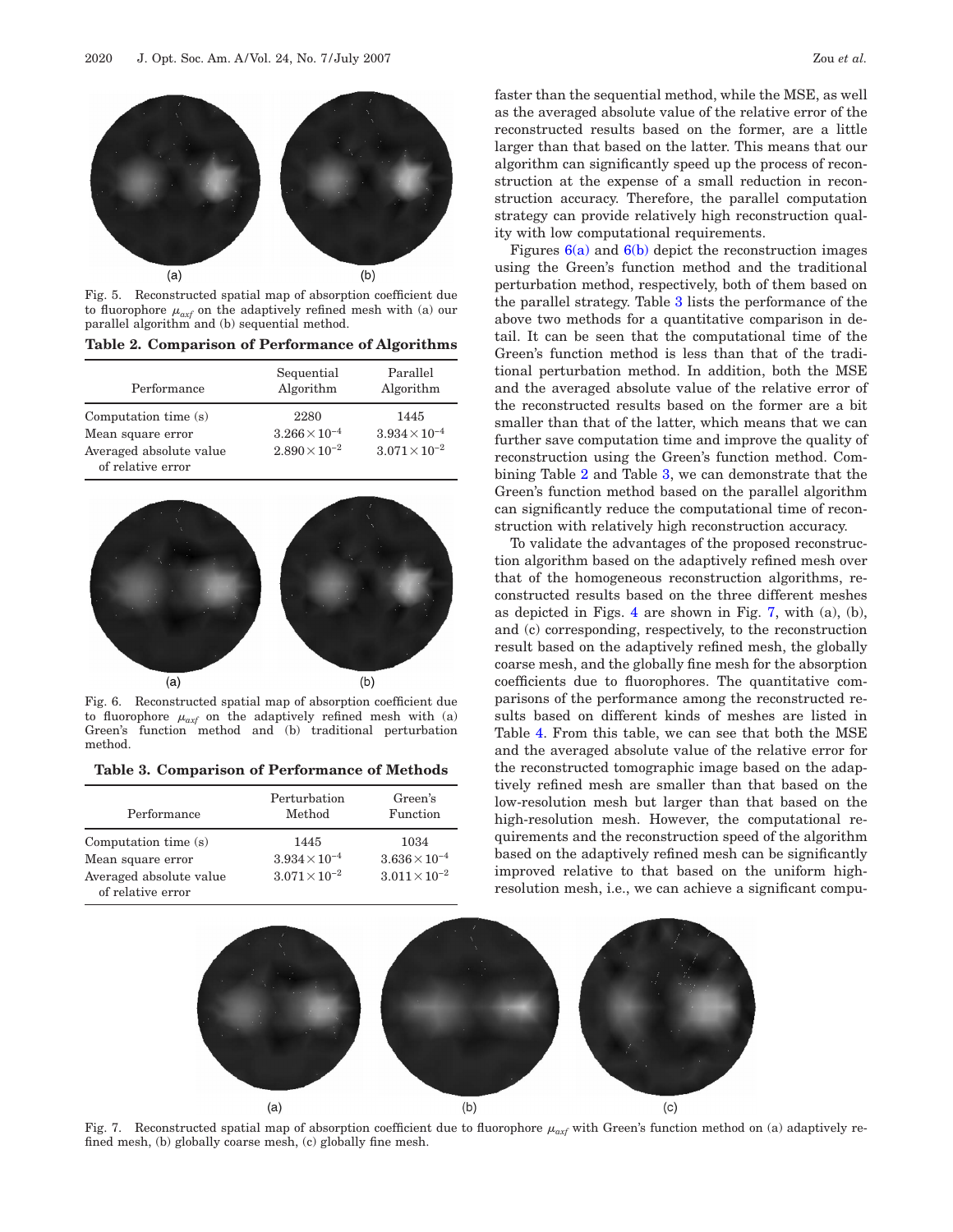<span id="page-7-0"></span>

| Performance                                                                                                                                                    | Adaptively | Globally                                                                    | Globally |
|----------------------------------------------------------------------------------------------------------------------------------------------------------------|------------|-----------------------------------------------------------------------------|----------|
|                                                                                                                                                                | Refined    | Coarse                                                                      | Fine     |
|                                                                                                                                                                | Mesh       | Mesh                                                                        | Mesh     |
| Computation time (s)<br>Mean square error<br>Averaged absolute value $3.011 \times 10^{-2}$ $3.875 \times 10^{-2}$ $2.827 \times 10^{-2}$<br>of relative error | 1034       | 178<br>$3.636 \times 10^{-4}$ $4.679 \times 10^{-4}$ $3.342 \times 10^{-4}$ | 1692     |

tational reduction at a sacrifice of small reconstruction accuracy by using the reconstruction algorithm based on the adaptively refined mesh.

# **5. CONCLUSION**

In this paper, a reconstruction algorithm suitable for multiprocessor implementation is proposed for FMT in which the traditionally computationally intensive Jacobian matrix is obtained with an algorithm combining the Green's function method and our parallel forward computation strategy. In addition, we have derived a closed form for the Jacobian matrix elements in terms of the Green's function that greatly reduces the computational complexity. For a further reduction of the computing requirements and for the improvement of the ill-posedness of the reconstruction problem, the tomographic image is proposed to be reconstructed on an adaptively refined mesh in which *a priori* information obtained from other imaging modalities can be conveniently incorporated. Experimental results show that our algorithm can significantly speed up the reconstruction process and achieve high accuracy.

# **APPENDIX A**

(1)  $\mathbf{A}_{x,m}$  is symmetric.

**Proof.** It can obviously be seen from Eqs. [\(18\)](#page-2-11) and [\(19\)](#page-2-3) that

$$
a_{\Omega_h}(\varphi_i, \varphi_j)_{x,m} = a_{\Omega_h}(\varphi_j, \varphi_i)_{x,m}.
$$
 (A1)

Thus, we can conclude that

$$
\mathbf{A}_{x,m}^T = \mathbf{A}_{x,m}.\tag{A2}
$$

Therefore  $\mathbf{A}_{x,m}$  is symmetric.

(2)  $\mathbf{A}_{x,m}$  is positive definite.

**Proof**.

*Definition 1*: For a matrix  $\mathbf{A} \in \mathbf{C}^{N \times N}$ ,  $\forall \mathbf{X} \in \mathbf{C}^{N}$ ,  $\mathbf{X} \neq 0$ , if  $Re(X^H A X) > 0$ , matrix **A** is a complex positive definite matrix [\[16\]](#page-8-15).

<span id="page-7-3"></span>*Definition 2*: For a continuous function *f* defined on  $\Omega_h$ with boundary  $\Gamma_h$ , the norm of *f* can be defined as [\[9\]](#page-8-8)

$$
\|f\|_{1,\Omega_h} = \left\{ \int \int_{\Omega_h} [f^2 + (f'_x)^2 + (f'_y)^2] d\Omega + \int_{\Gamma_h} f^2 ds \right\}^{1/2}.
$$
\n(A3)

Let  $\mathbf{V} = (c_1, \ldots, c_N)^T \in \mathbf{C}^N$  and  $\mathbf{V} \neq 0$ , where  $\mathbf{V}^H$  is the conjugate transposed matrix of  $V$ ,  $\bar{c}$  is the conjugate complex of  $c$ , and  $\text{Re}(X)$  is the real part of complex  $X$ ; we have

<span id="page-7-2"></span>
$$
\operatorname{Re}(\mathbf{V}^{H}\mathbf{A}_{x,m}\mathbf{V}) = \operatorname{Re}\left[\sum_{i,j=1}^{N} a_{\Omega_{h}}(\varphi_{i}, \varphi_{j})_{x,m}\overline{c}_{i}c_{j}\right]
$$

$$
= \operatorname{Re}\left[a_{\Omega_{h}}\left(\sum_{i=1}^{N} \overline{c}_{i}\varphi_{i}, \sum_{j=1}^{N} c_{j}\varphi_{j}\right)_{x,m}\right]
$$

$$
= \operatorname{Re}[a_{\Omega_{h}}(\overline{v}_{h}, v_{h})_{x,m}], \qquad (A4)
$$

 $\text{Re}(a_{\Omega_h}(\overline{v}_h, v_h)_{x,m})$ 

 $\begin{array}{c} \hline \end{array}$ 

$$
= \text{Re}\left(\int \int_{\Omega_h} \left\{D_{x,m} \left[\left|\frac{\partial v_h}{\partial x}\right|^2 + \left|\frac{\partial v_h}{\partial y}\right|^2\right] + k_{x,m} |v_h|^2\right\} d\Omega
$$
  
+ 
$$
\int_{\Gamma_h} b_{x,m} |v_h|^2 ds \right\} \ge \gamma_1 \left\{\int \int_{\Omega_h} \left[\left|\frac{\partial v_h}{\partial x}\right|^2 + \left|\frac{\partial v_h}{\partial y}\right|^2\right] d\Omega
$$
  
+ 
$$
\int_{\Gamma_h} |v_h|^2 ds \right\}
$$
  
= 
$$
\frac{1}{2} \gamma_1 \left\{\int \int_{\Omega_h} \left[\left|\frac{\partial v_h}{\partial x}\right|^2 + \left|\frac{\partial v_h}{\partial y}\right|^2\right] d\Omega + \int_{\Gamma_h} |v_h|^2 ds \right\}
$$
  
+ 
$$
\frac{1}{2} \gamma_1 \left\{\int \int_{\Omega_h} \left[\left|\frac{\partial v_h}{\partial x}\right|^2 + \left|\frac{\partial v_h}{\partial y}\right|^2\right] d\Omega + \int_{\Gamma_h} |v_h|^2 ds \right\}, \tag{A5}
$$

<span id="page-7-1"></span>where  $\gamma_1 = \min[1, (b_{x,m}/D_{x,m})_{\min}]D_{x,m \min}$ . Let  $v_h = a + bi$ ,  $a, b \in R$ ; then we obtain

$$
\frac{\partial v_h}{\partial x} \bigg|^{2} = \left(\frac{\partial a}{\partial x}\right)^{2} + \left(\frac{\partial b}{\partial x}\right)^{2} = \frac{1}{4(a^{2} + b^{2})} \bigg[ 4a^{2} \bigg(\frac{\partial a}{\partial x}\bigg)^{2}
$$

$$
+ 4b^{2} \bigg(\frac{\partial b}{\partial x}\bigg)^{2} + 4a^{2} \bigg(\frac{\partial b}{\partial x}\bigg)^{2} + 4b^{2} \bigg(\frac{\partial a}{\partial x}\bigg)^{2}
$$

$$
\geq \frac{1}{4(a^{2} + b^{2})} \bigg[ 4a^{2} \bigg(\frac{\partial a}{\partial x}\bigg)^{2} + 4b^{2} \bigg(\frac{\partial b}{\partial x}\bigg)^{2}
$$

$$
+ 8 \bigg[ ab \frac{\partial b}{\partial x} \cdot \frac{\partial a}{\partial x} \bigg] \bigg]
$$

$$
\geq \frac{1}{4(a^{2} + b^{2})} \bigg[ 4a^{2} \bigg(\frac{\partial a}{\partial x}\bigg)^{2} + 4b^{2} \bigg(\frac{\partial b}{\partial x}\bigg)^{2}
$$

$$
+ 8ab \frac{\partial b}{\partial x} \cdot \frac{\partial a}{\partial x} \bigg], \qquad (A6)
$$

$$
\left(\frac{\partial |v_h|}{\partial x}\right)^2 = \left(\frac{\partial \sqrt{a^2 + b^2}}{\partial x}\right)^2 = \frac{1}{4(a^2 + b^2)} \left[\frac{\partial (a^2)}{\partial x} + \frac{\partial (b^2)}{\partial x}\right]^2
$$

$$
= \frac{1}{4(a^2 + b^2)} \left[2a\frac{\partial a}{\partial x} + 2b\frac{\partial b}{\partial x}\right]^2
$$

$$
= \frac{1}{4(a^2 + b^2)} \left[4a^2 \left(\frac{\partial a}{\partial x}\right)^2 + 4b^2 \left(\frac{\partial b}{\partial x}\right)^2\right]
$$

$$
+ 8ab\frac{\partial b}{\partial x} \cdot \frac{\partial a}{\partial x} \left.\right]. \tag{A7}
$$